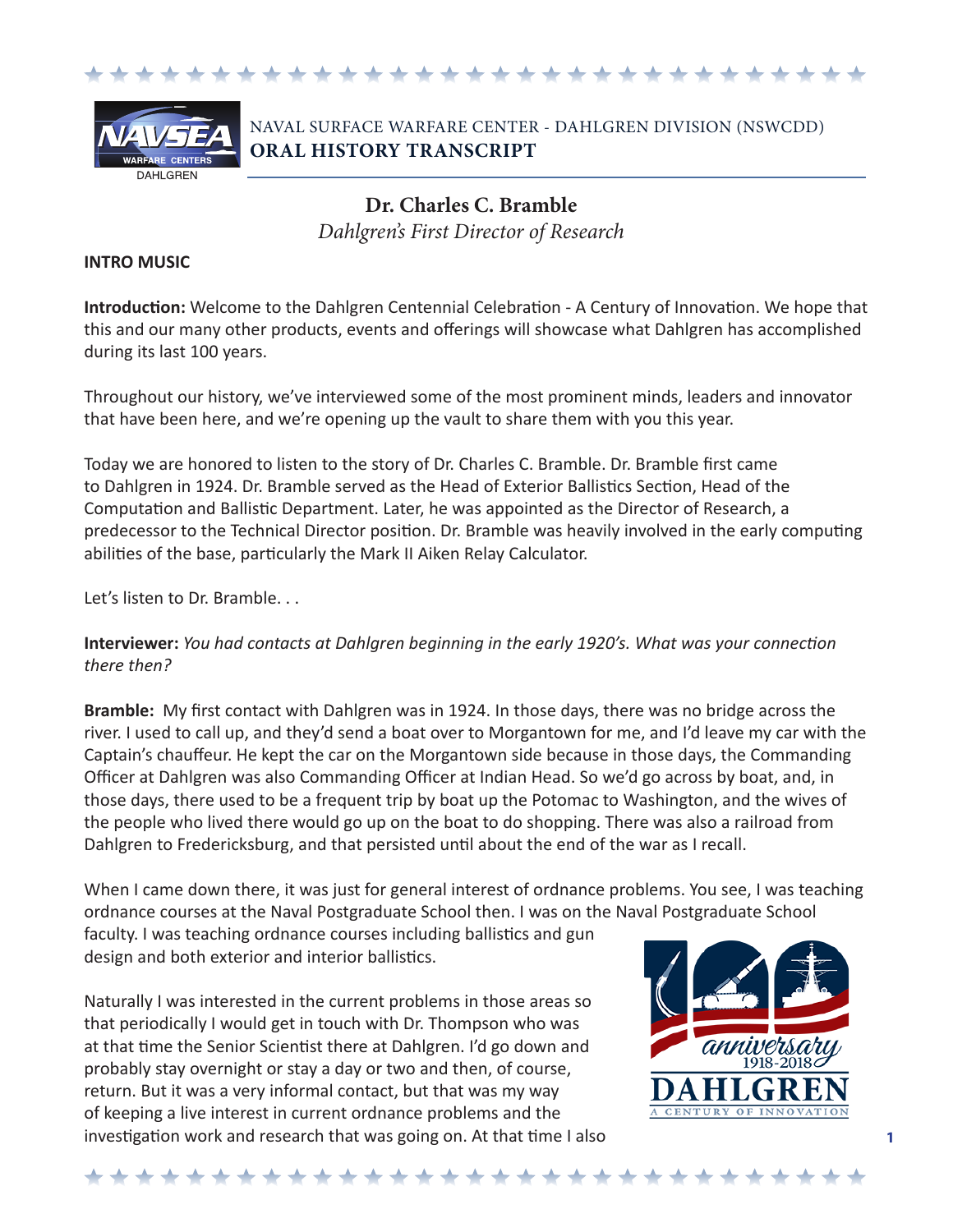did the same sort of thing in connection with the Army Proving Ground at Aberdeen. That sort of thing, I think, gave them a natural interest in my field of interest. To put it immodestly, my so-called expertise in that field. So that when the national emergency came on and they decided to move the ballistic work out of Washington from the Bureau of Ordnance,-- they decided to put it at Dahlgren- -they requested the Postgraduate School to have me transferred to Dahlgren, but the Head of the Postgraduate School wouldn't agree to that, so they compromised on my spending 4 days a week at Dahlgren. So at that time, my family stayed here, and I lived at the BOQ at Dahlgren. That was the beginning of the ballistic work and the beginning of the Computation Laboratory because, at that time, there were only two mathematicians employed at Dahlgren. They were people that were only about a GS-7 or GS-9 level. That was back in about 1942. This was before any of the reserve officers came. The only people there were Scott and Barker in the mathematical work in the computation work. There were a couple of women who were about a GS-5 level. That was a start. That work, organizationally, was under what they called the Ordnance Officer who was second in command. It seems to me that the Ordnance Officer was really the Deputy Commander.

## **Interviewer:** *Did you have Admiral Withington as one of your students?*

**Bramble:** Yes, Admiral Withington, Admiral Parsons, Admiral Turner Joy, Admiral Hussey, Admiral Blandy, Admiral Schoeffel, Admiral Diehweg. The Ordnance Group at the Postgraduate School usually consisted of only about 8 or 10 officers, and they had more courses with me than any other single faculty member, and in fact, they stayed at the school longer than most of the groups. They stayed there 1 1/2 or 2 years so I got to know them very well. We had very pleasant relationships and a good many of these continued through the years. Among those I might mention Captain W. H. Vinson who had been a good friend of mine these many years. Also Captain Al Mome, Captain George King, and many others.

## **Interviewer:** *Was this Admiral King?*

**Bramble:** No. By the way, I first came to the Naval Academy in 1917. I was in the Department of Mathematics for two years. That was during World War I. Then the Postgraduate School opened up under Captain King, later Admiral King, in 1919. I was appointed to the faculty there at that time. I remained on the faculty there officially until I went into uniform in 1942 and still continued then and it was back again after I was out of uniform in 1946 and remained at the Postgraduate School as a civilian on the faculty until 1947. Am I saying the things that you want to hear?

## **Interviewer:** *You sure are. And that's the time you transferred to Dahlgren?*

**Bramble:** I transferred to Dahlgren. There was a question of whether I'd stay in the regular Navy or the Proving Ground was interested in my continuing in the work that I had started during the war. You see,

we started the Computation Laboratory. I decided I'd come back as a civilian. As things turned out, I'm happy that was the decision because in 1947 my family and I moved to Dahlgren and we occupied quarters 508 for seven years.

**Interviewer:** Y*ou mentioned Dr. Thompson. Could you tell me something about his work and the man himself?*



### \*\*\*\*\*\*\*\*\*\*\*\*\*\*\*\*\*\*\*\*\*\*\*\*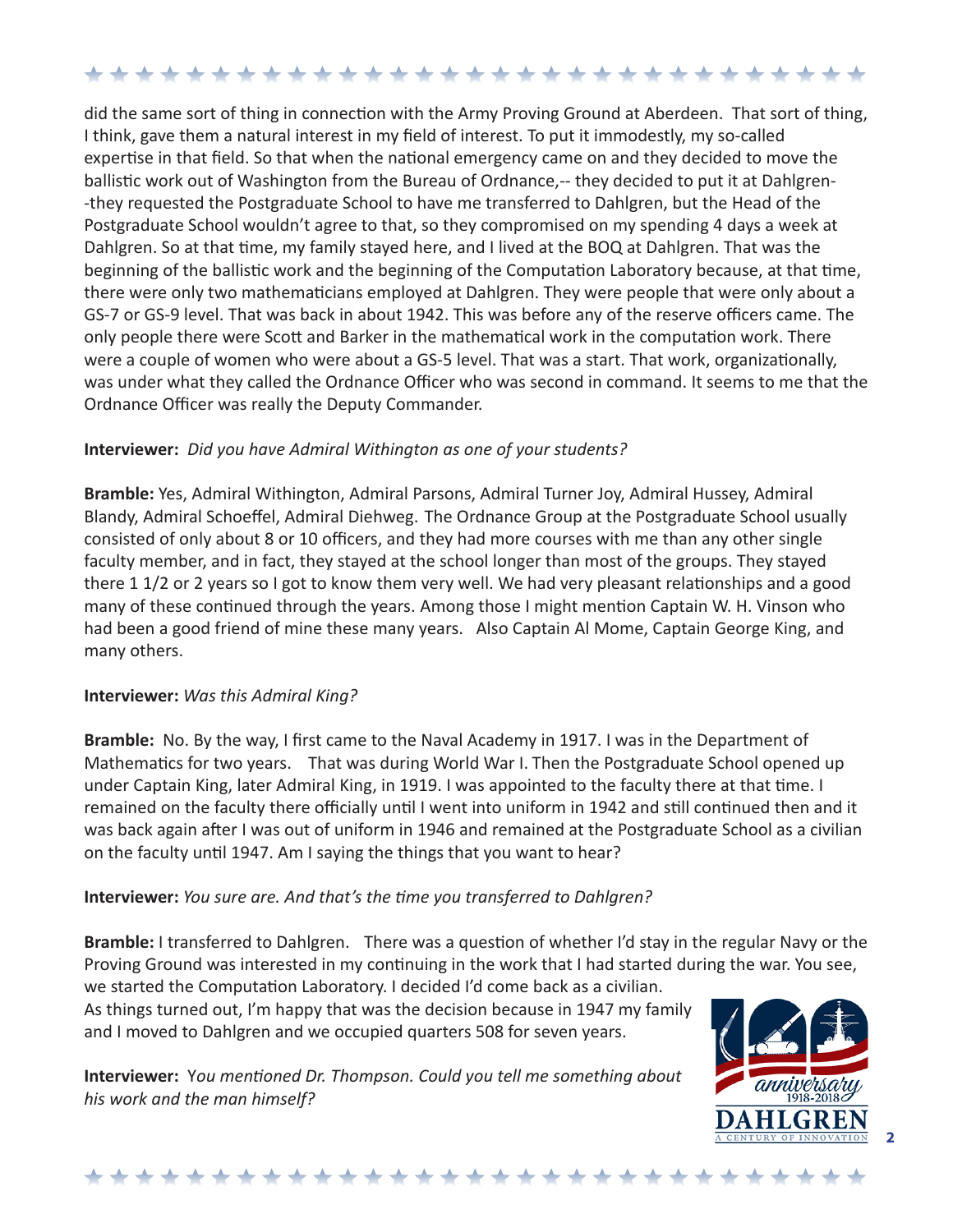**Bramble:** He came there, as I recall it, and he was technically classified as a physicist. He was the Chief Scientist or the Senior Scientist, although there was no title of that sort at the time. There were two or three others that came later as civilians-- I think they came about 1934. But there were just a very small handful of civilian scientific personnel. The rest of the people were all essentially trained on the job at the batteries—Main Battery, Machine Gun Battery, and so forth--so that the actual highly-trained technical competence was rather scant in those days. But they had various ordnance problems. I remember back in those days that one of the serious problems was the unexpected dispersion in connection with the 14-inch batteries on the 14-inch gun battleships. That was studied for a long time at Dahlgren.

### **Interviewer:** *What was Dr. Thompson like?*

**Bramble:** He had a very pleasant personality. He really got along very well with people in general. I think he was very diplomatic in dealing with the naval personnel in command, and, also, he developed quite a bit--you might say--clout in dealing with the Bureau of Ordnance through the years. He got to be well known and respected. Of course, one of the advantages that I had when I came into this work that the personnel who were in command positions in the Bureau of Ordnance were X-students of mine and practically all personal friends. For instance, Admiral Schoeffel, Admiral Hussey, later on Admiral Burke. That was always helpful in expediting our programs. One of the reasons they were interested in having me come there was that Dr. Thompson was leaving. He left to go with Norden Laboratories because Norden Laboratories had the mission of establishing the Indianapolis Ordnance Plant for the Bureau of Ordnance, and he went to Indianapolis and was there during the war and then later on as an outgrowth of that really and along with his ideas, the Bureau of Ordnance started China Lake. So that's the way that came about. Of course, out at China Lake- well, not exactly China Lake. I don't know whether it's in... I don't know exactly where it is, but there's a Thompson Laboratory.

## **Interviewer:** *Oh there is. Named after Dr. Thompson?*

**Bramble:** Yes, named after Dr. Thompson. I think it's on the station. They have another facility that's in closer to Los Angeles, and I forget just where it is. I've been there. Tommy went as the Technical Director at the Ordnance Plan, and he took Carl Shaeffer with him. Carl Shaeffer was at Dahlgren. They both went to Indianapolis. Later, they closed out the Indianapolis Plant at the end of the war, and he went to White Plains, and so did Dr. Thompson. He went to White Plains because that was where the Norden Plan was, and that was the office I was in when I was at White Plains with Norden.

## **Interviewer:** *Was that the home office or a branch?*

**Bramble:** That was the home office at that time. Dr. Thompson went from China Lake and then back to Norden.

### **Interviewer:** *How long was he at China Lake?*

**Bramble:** I really don't know. I went to Norden in White Plains in 1954, and he was there and had been there for some years at that time. He and Carl Shaeffer were both there at Norden. Then, when Dr. Thompson retired from Norden, Carl Shaeffer took over the technical directorship in the latter part of my stay



## \*\*\*\*\*\*\*\*\*\*\*\*\*\*\*\*\*\*\*\*\*\*\*\*\*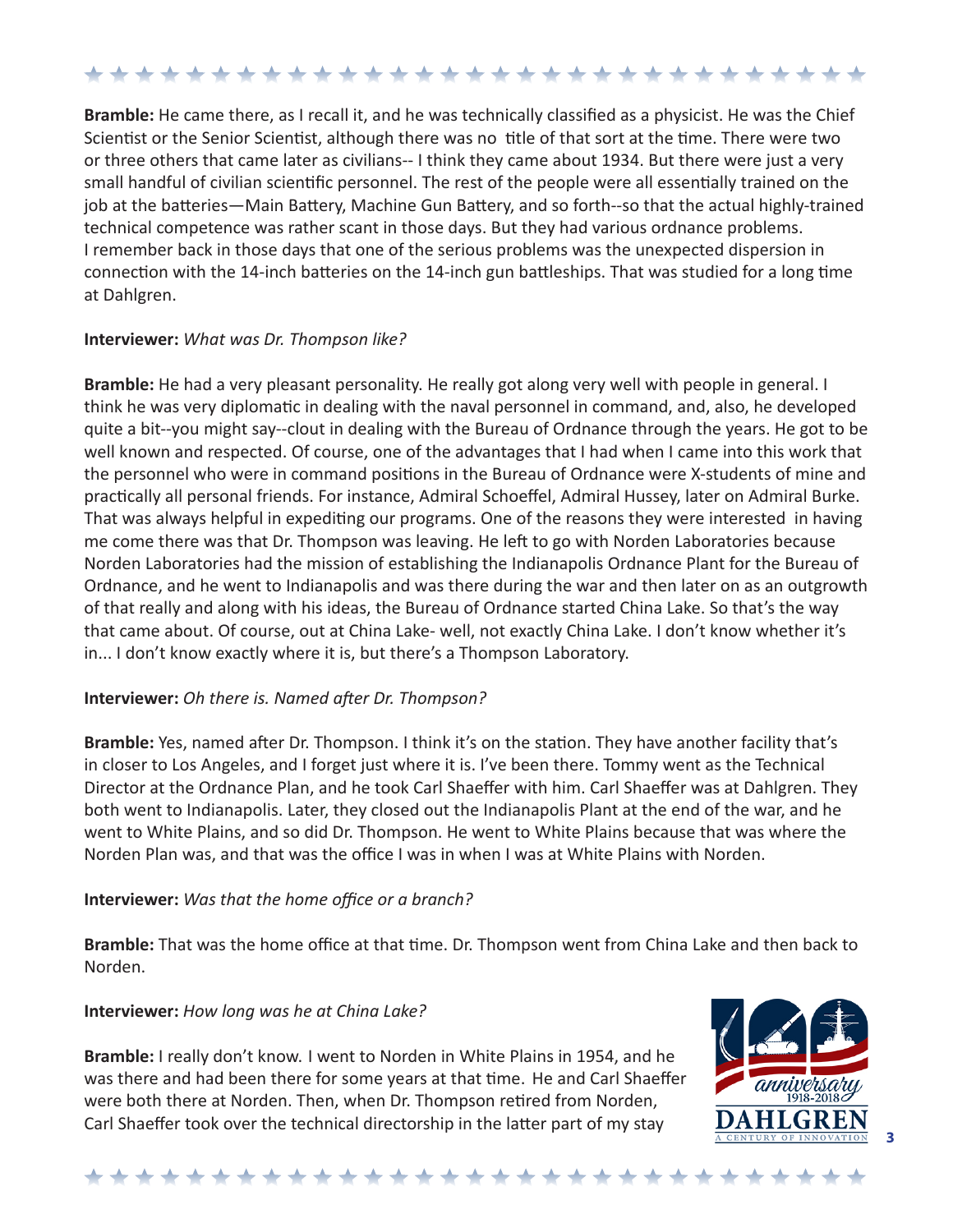there. When I went to Norden, I went there with the idea of having what you call a staff job because I wanted a job that I could walk out on for a month or two and travel if I wanted to without having a direct responsibility for a program, you see. I was not a project engineer. I was what they called a staff engineer which was somewhat of a general consultant for the plant with particular interest in ballistics and computation and associated instrumentation. At the time before the Ordnance Plant had opened up, one of the things they were interested in manufacturing was the Norden bombsight. Dahlgren was the test place for the Norden bombsight. They had a test facility there. All the Norden bombsight were sent there for tests.

#### **Interviewer:** *Was Dr. Thompson involved in this?*

**Bramble:** In a general way, yes. He was involved technically and also rather intimately in the details of the organization running the bombsight laboratory.

### **Interviewer:** *What were some of your major duties?*

When I was detailed on temporary duty to Dahlgren which was really a steady job, I was instructed to develop a facility for production of the Navy range and bombing tables. At the time I went there, there were only two desk-type computers in the place. That's all they had--two mathematicians to operate these. Along with the difficulties of getting things going, I can give you one minor incident. I immediately saw that we were going to need more desk-type calculators so I put in a request to have them get five more. I came back here on Thursday evening and when I went back on Monday, I found that the order had been changed to two for ballistic work and two for the so-called velocity measurement work. I was somewhat appalled by that, and I think it is difficult to impress command of the necessity for this kind of work, but it was just a matter of a very few months before we were up to about 50 desk-type calculators. They built the first wing there [Building 218], and to my amazement, when they took down the forms off the concrete work, instead of it being Ballistic Building, it has Velocity Building on the front of it. There was a financial reason for that. I don't need to go into that. I mean because of some of the bureaucracy goings on at the Bureau of Ordnance. There was really a reason for it, but you can correct me on this. Shortly after I was there, we put in requests for mathematical help in the Naval Reserves. We got Dr. Dresch who was from Stanford University, Dr. Kemper, and Dr. Cohen. Then we brought in some Wave officers, and the senior one was Eberjane [Hershey], and there were four others that had mathematical training and one or two others that went into other departments. One was a librarian and the other one served as an administrative assistant in the Commanding Officer's Office. By the was, there was also a Dr. Goochland and Walter Jennings and Hickman. Actually, the way the thing work, I immediately put them to work studying ballistics and giving them some lectures on ballistics and setting up the computational procedures. They taught the wave officers what to do to manage the enlisted Waves who pounded these desk-type computers- -really the computational nitty gritty, you see--the real dirt-type computation. That's the way we spread there. . . There was Dr. Brad McMillan and also his wife, who was also a PhD, and she was in the

mathematical work. McMillian, however, was attached to the velocity work, or was it over to the Projectile Laboratory with Ralph Sawyer? No, McMillian didn't stay there too long. After that, Audrey McMillan who was the first PhD woman on the station. I think they were both Harvard graduates.

**Interviewer:** *What was your involvement with the Aiken Relay Calculator?*



**4** 

#### \*\*\*\*\*\*\*\*\*\*\*\*\*\*\*\*\*\*\*\*\*\*\*\*\*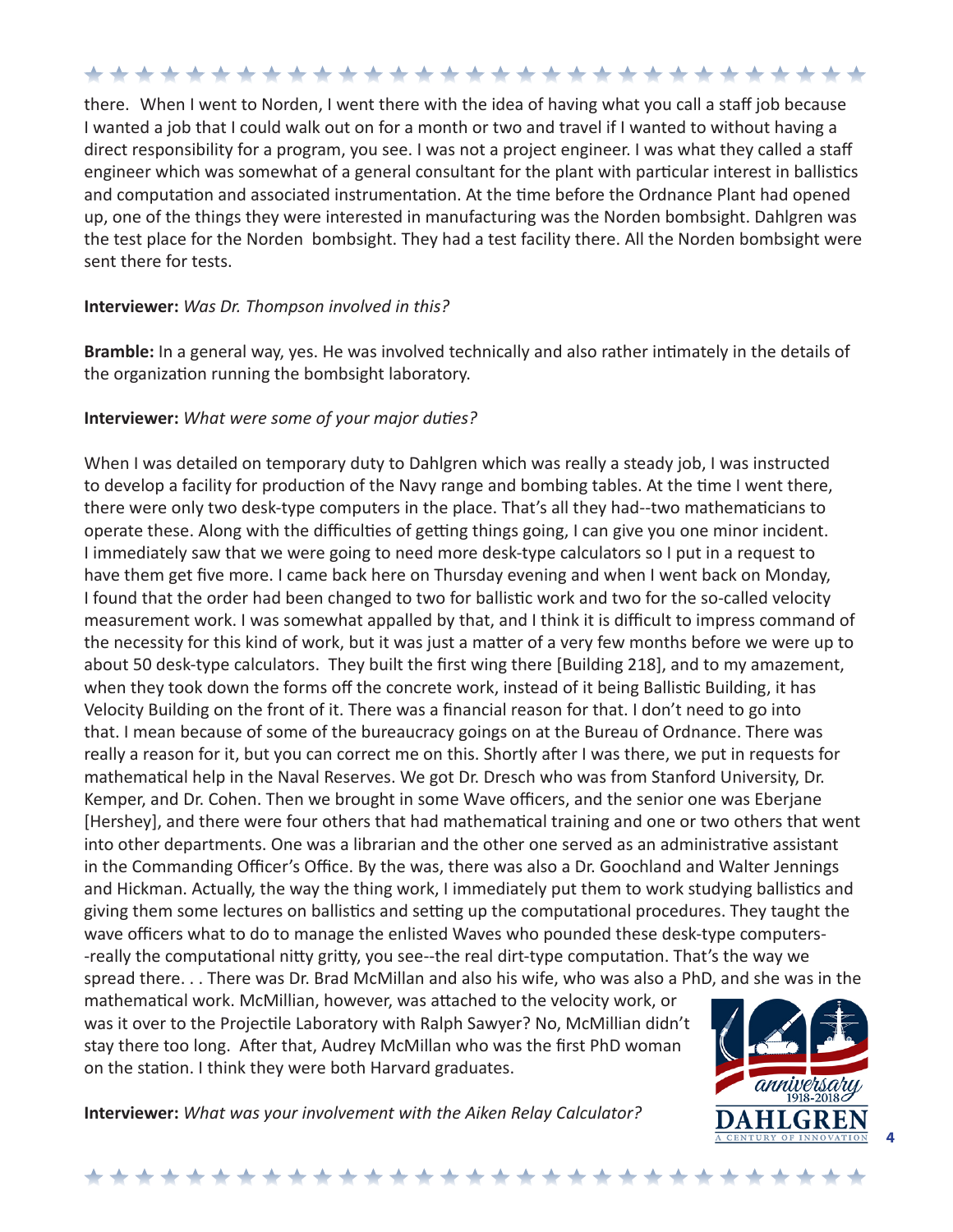**Bramble:** Later on, we began to see the first development of what we might refer to as large-scale program calculators. We saw that Aiken had developed the MARK I which was electromechanical at the Harvard Computation Laboratory and also Bell Labs had developed a relay calculator for purposes associated with design work in connection with Bell Telephone. We saw the necessity for the importance of getting large-scale computers into the operation of ballistics work. I've got to make a digression here because also, at this same time, we developed a contract with MIT to have them operate for us the Bush Differential Analyzer. They ran a great many of our basic trajectories for the firing tables and bombing tables. They sent the output of this. This was the largest scale analog computer. . . . MIT had an analog computer, too, that may have been somewhat larger. That output came down, and we polished it up and developed the rest the rest of the subsidiary data that was essential to the firing tables -- all the so-called differential effects. Then we saw the necessity for the desirability in having a large-scale calculator of our own. I had some consultations with Bell Labs, with Harvard Computation Laboratory, MIT, and Dr. Fanorman at Princeton. As a result of that, through the Bureau of Ordnance, a contract was given to Harvard Computation Laboratory for the development of the MARK II calculator. That was the first one. [large scale computer] Incidentally, about the same time or I think prior to the MARK II, I had a consultation with a man from IBM who had charge later of the production and the Nautical Almanac for the Navy. He was at the Naval Observatory. He later went with IBM.

IBM developed a couple of small-relay computers. They were probably about 4 or 5 feet long and 4 feet high and a couple of feet wide that took up that much space. They built three of them, and they placed two of them at Aberdeen and one of them with us. They called it the 799 Relay Computer, and they placed with us and had us experiment with it and see what we could actually do with it in the way of practical computation. That was under Hisers jurisdiction. We put in a good deal of IBM equipment into it and did a lot of our computation work with IBM cards--that sort of thing before we got the MARK II. Then Aiken developed the MARK II for us, shipped it down. We got it going there. What a time we had getting the bugs worked out of that! The programming was rather difficult. There were lots of failures in accuracy and a great deal of difficulty in troubleshooting, but we did a lot with it nevertheless. Then as a consequence of that program, it was followed up by a research program through the Harvard Computation Laboratory to investigate the feasibility of a fully-electronic calculator. Aberdeen, at the time, under Ekers and Mockley, had developed an electronic computer called the Eniac at Aberdeen. Of course, I was also in consultation with them and the progress they were making. I made frequent trips to Harvard and kept in touch with Aiken and also to Dr. Dresch who was my first assistant.

### **Interviewer:** *What was the name of that computer you were talking about?*

**Bramble** Eniac. As a result of this research contract with the Harvard Computation Laboratory, we were able to have the MARK III developed. The first one was a relay calculator. It was completely relay and tape- -punch tape. Now the MARK III was electronic with a magnetic drum memory and also used magnetic tape. There were two types of memory with that calculator. The high-

speed memory was the magnetic drum which rotated at high speed and then a number of mechanisms -- I think there were four tape mechanisms on the MARK III that burned magnetic tape, and they were what we referred to as a memory with low-speed access. The next development was the development of the NORC. You may have the computer history of that already. Let's say the next development at Dahlgren was the fact that the Bureau decided



**5**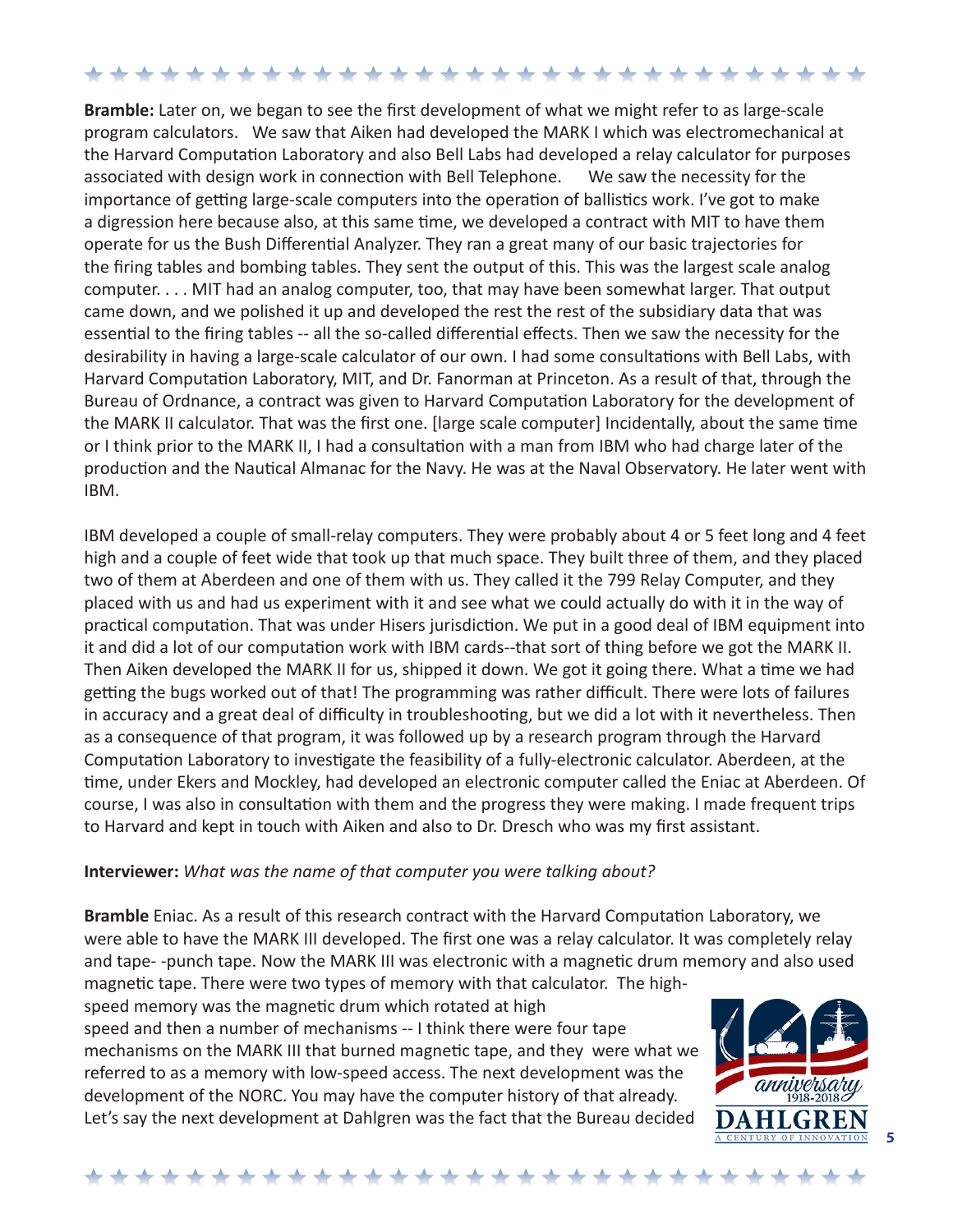to locate the NORC at Dahlgren. That really put the Computation Laboratory in "big-time" calculations because it was so far and away beyond anything else at the time -- far and away in greater capacity. The speed is really what leads to capacity. That brings us up just about . . . I think the NORC was just about to be delivered . . . About that time I was approached by Norden Laboratories. . . . The decision to get the NORC was pending when Norden approached me to come with them, and I talked with Admiral Parsons and Admiral Schoeffel about it, and they proposed that I stay with Dahlgren until the NORC situation -- and I proposed that I stay there -- was fully firmed up, and the NORC was delivered very shortly after I left in 1954. That was really, I think, one of the turning points in the history of the Laboratory. Wasn't that about the time we got the . . . Just when did we get the new K Laboratory Building.

### **Interviewer:** *That was about 1964.*

**Bramble:** I think what happened was the MARK II and MARK II were dismantled and the NORC was put in the same building. Then I left the Naval Proving Ground at the end of January 1954. In fact, today is the 31st of January, and it's the anniversary of my being transferred from the Postgraduate School to Dahlgren. That was in 1947. Then I left Dahlgren on the 31st of January 1954, and I left Norden on the 31st of January 1958.

## **Interviewer:** *In 1951 you were appointed as Dahlgren's first Director of Research.*

**DiDonato:** I think I was actually functioning before that. I was functioning, in a sense, as a Technical Director, but I was not so designated, I think, until 1951.

**Interviewer:** *Let me ask you this next question. We were talking about your being officially appointed Director of Research in 1951. This was a period of heavy proof and testing during the Korean War. What did you see as your mission at that time?*

**Bramble:** The mission of the station was to do research on weapons systems and also to carry out test work on systems under development and also proof work for production. That is, down there in the early days, you'd hear guns all day long because they used to have so much ammunition testing.

## **Interviewer:** *Did you see any trends developing at the Proving Ground?*

**Bramble:** Of course, in the early days, it was just a test station. Dr. Thompson was always interested in research and he, in his early days, worked with Goddard on rocket work at Clark University. So he was always interested in getting more and more research work because that's where one's intellectual interests naturally lied--not just in the routine test work. Test work had some interesting statistical problems but not the sort of challenge that you have when you do research work. So the trend through

the years has been to do more and more things that might be classified as research and development like it is right now. You know more about it than I do. I've been in touch with it quite recently. I haven't been enough in touch with it to know just what the relationship is now between say one facility down there that has been developed has been this satellite surveillance work that has been developed since. That has developed in recent years. A thing that reflects that is the change in the name of the station.



**6**